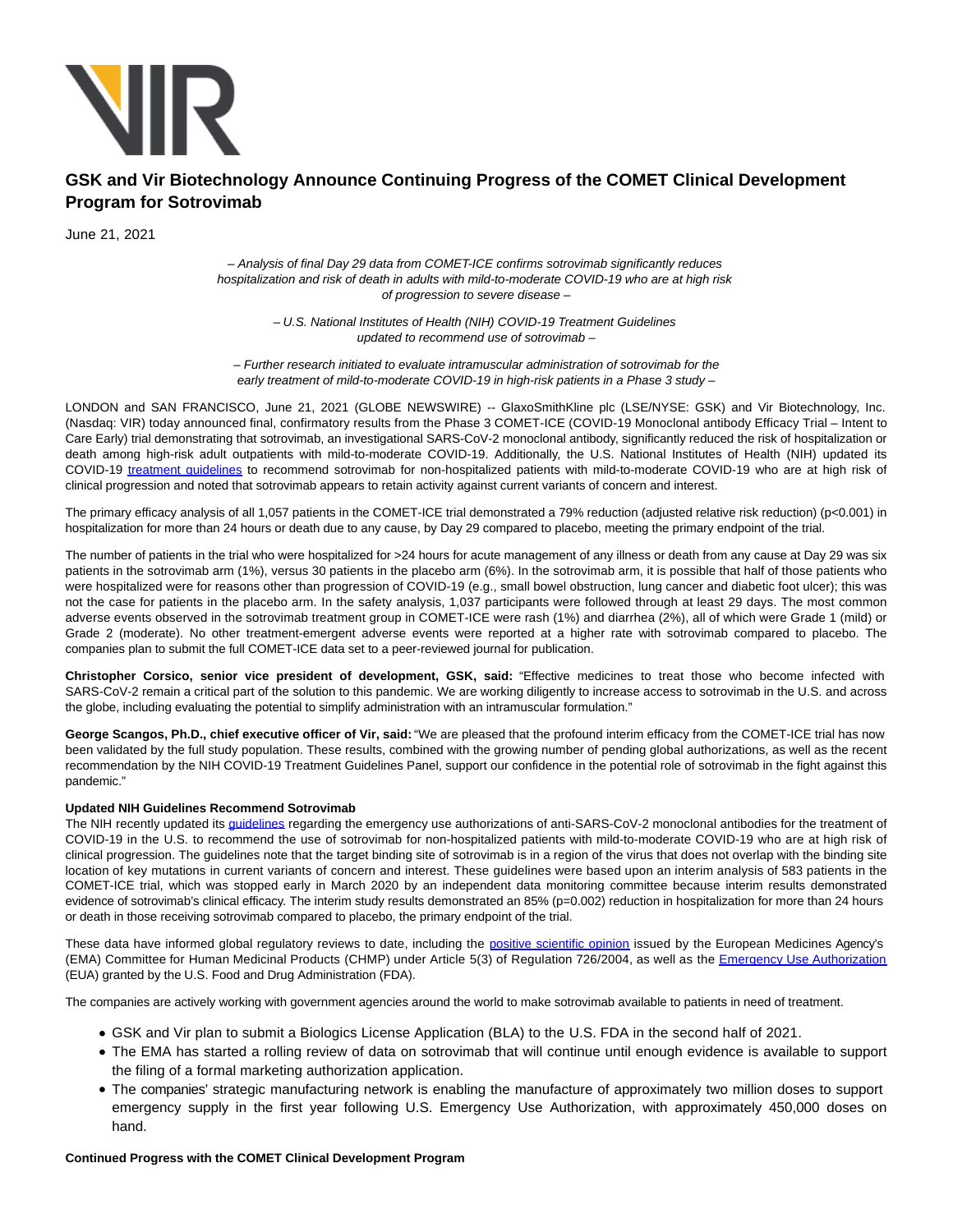The companies are also pleased to announce continued progress with the robust COMET clinical development program, which aims to provide clinical evidence from several studies over the course of the next year.

- [COMET-PEAK,](https://clinicaltrials.gov/ct2/show/NCT04779879?term=COMET-PEAK&draw=2&rank=1) a pharmacokinetic study in outpatients with mild-to-moderate COVID-19 investigating intramuscular (IM) administration of sotrovimab, is near completion and initial data is expected in second half of 2021.
- [COMET-TAIL](https://urldefense.com/v3/__https:/www.clinicaltrials.gov/ct2/show/NCT04913675?term=vir-7831&draw=2&rank=3__;!!AoaiBx6H!lt6HnBUdIYZjewKAEBvkCeS6aPMf8Qibgg2y-XkRsoK9ZJNSt1-U_0lJVueyZTD0$) has been initiated. This is a Phase 3 study evaluating the role of IM-administered sotrovimab for the early treatment of mild-to-moderate COVID-19 in high-risk non-hospitalized adult and pediatric patients (12 years of age and older). Data are anticipated in the first half of 2022.
- A prophylaxis study is planned in uninfected immunocompromised adults to determine whether IM-administered sotrovimab can prevent symptomatic COVID-19 infection.

GSK and Vir are committed to ongoing evaluation of sotrovimab as the COVID-19 landscape continues to evolve at different rates across the globe and new variants of concern and interest emerge. Data from in vitro studies, published in [bioRxiv,](https://www.globenewswire.com/Tracker?data=WnOdmFqAsdSt2HJ-OYGMFZQXcYFGtgU8igwprrkAgN9ajjZSoE1pTH-IpeJ9AQymOiS7nNCwPTveF5zxhQ6sFk3o_l_EmvWn2pj3SwUgIs9Id66s9cY3L4D_Df0bFJMO) have demonstrated that sotrovimab maintains activity against circulating variants of concern and interest, including the Gamma (P.1), Epsilon (B.1.427/B.1.429), Delta (B.1.617.2), Iota (B.1.526), Beta (B.1.351) and Alpha (B.1.1.7) variants. GSK and Vir are continuing to evaluate the ability of sotrovimab to maintain activity against new and emerging variants through in vitro studies. The clinical impact of this in vitro variants data is not yet known.

# **About Sotrovimab (previously VIR-7831)**

Sotrovimab is an investigational SARS-CoV-2 monoclonal antibody. Preclinical data suggest it has the potential to both block viral entry into healthy cells and clear infected cells. The antibody binds to an epitope on SARS-CoV-2 that is shared with SARS-CoV-1 (the virus that causes SARS), indicating that the epitope is highly conserved, which may make it more difficult for resistance to develop. Sotrovimab, which incorporates Xencor's Xtend™ technology, also has been designed to achieve high concentration in the lungs to ensure optimal penetration into airway tissues affected by SARS-CoV-2 and to have an extended half-life.

The following is a summary of information for sotrovimab. Healthcare providers in the U.S. should review the Fact Sheets for information on the authorized use of sotrovimab and mandatory requirements of the EUA. Please see the [FDA Letter of Authorization,](https://www.globenewswire.com/Tracker?data=TTto1XpJg5CIeIkgXcuNzEJwb360qN10H7ZDznqIhsjvhgM9zv-1M8MNcoF2_0MYFItOL5XCAnxKFWeVQvrombpAnLCNFWW3CUmD0uxevySlGVL72ELp48Gnz3lpuWmQHJ-wO8bPWRAmUVlRDgmfqpBCTPKIHvJQDTSvyamyGH5XaKVfy9o8KA9pNKyqH9-XVYPuHFd3to55tqXN9Ahd9Q==) [Fact Sheet for Healthcare](https://www.globenewswire.com/Tracker?data=U8K66YLCVlSJc1dr9kXW2CStiuROExBRUDuY5JvqPvdGf8WpxS64x8NbREF44DY-48tKnUib34uJtPymH8apXk-PuSM-2mwDh54mX7TCC36CndbuijUaNY2PqXluMMmZgtheTSDOg3I8G9m9BN1b3cLdeKgbCnom6MYyhSBi1JUFo9aIzo7SBU-nfiaGf4zSYHakTZ50Sxxif3v2IirD8gIff9dzHy9kVu1lmYr1XCw8q4ZGw5fMkI_EWcVs6dre) Providers, and [Fact Sheet for Patients, Parents, and Caregivers.](https://www.globenewswire.com/Tracker?data=U8K66YLCVlSJc1dr9kXW2G8k5J0spOZSZo2sGqrW3u2bzHLm_IqsJ-8MoxfTbFEg2Lva3tWbu2x1FAcp48WG6kw9a4xdrTk5fcDwiaQtgh87kKkisQQuuDjh6Z08r-D_Qd9aqpFbw_1hWfszICMlKJfk-XOi9JKwcgoT1haY8LoukJTp68Qp3QYR4WDFSJVBD-H3GO_zmebiMNBMyInqTIuOhVvfO02gwFg2xJ_gzYBw8LhjuPGbyyy1bIRpV-iwzrD3syXo9nLJsy1agkm9qA==) For more information on the EMA positive scientific opinion, please review the [EU](https://www.globenewswire.com/Tracker?data=JQ-yhe0TOuaA7u27HDzdV1kqef3L8s4DNZ_bM4iwp5MD6VosC3_RsXt7TFIBrU3_-8riy9AlJoo_d-wLVgq7z4lJ7It9exNSLd9zyW2Nuy6nlewBzTPAFRS1HdvGUeqzJ-kyzl7_NF76Ku4p8-yq67q-0ihnoUKYrH-kfeXjp8PSFchHYo0ZuzX0g-1h552dYVjv_XUhhW9023as0P6Y3mdms9IvzEzP-YGxwqtMhE4YPcByI3PDL4tvTlvTzAOQQGaut5bohZx0522_Vs11MQ==) Conditions of Use.

# **Important Information about Sotrovimab**

Sotrovimab has been authorized by the FDA for the emergency use described below. Sotrovimab is not FDA-approved for this use.

Sotrovimab is authorized only for the duration of the declaration that circumstances exist justifying the authorization of the emergency use of sotrovimab under section 564(b)(1) of the Act, 21 U.S.C. § 360bbb-3(b)(1), unless the authorization is terminated or revoked sooner.

## **Authorized Use**

The U.S. Food and Drug Administration (FDA) has issued an Emergency Use Authorization (EUA) to permit the emergency use of the unapproved product sotrovimab for the treatment of mild-to-moderate coronavirus disease 2019 (COVID-19) in adults and pediatric patients (12 years of age and older weighing at least 40 kg) with positive results of direct SARS-CoV-2 viral testing, and who are at high risk for progression to severe COVID-19, including hospitalization or death.

## **Limitations of Authorized Use**

Sotrovimab is not authorized for use in patients:

- who are hospitalized due to COVID-19, OR
- who require oxygen therapy due to COVID-19, OR
- who require an increase in baseline oxygen flow rate due to COVID-19 (in those on chronic oxygen therapy due to underlying non-COVID-19 related comorbidity).

Benefit of treatment with sotrovimab has not been observed in patients hospitalized due to COVID-19. SARS-CoV-2 monoclonal antibodies may be associated with worse clinical outcomes when administered to hospitalized patients with COVID-19 requiring high flow oxygen or mechanical ventilation.

## **Important Safety Information for Sotrovimab**

## **Warnings**

There are limited clinical data available for sotrovimab. Serious and unexpected adverse events may occur that have not been previously reported with sotrovimab use.

## **Hypersensitivity Including Anaphylaxis and Infusion-Related Reactions**

Serious hypersensitivity reactions, including anaphylaxis have been observed with administration of sotrovimab. If signs and symptoms of a clinically significant hypersensitivity reaction or anaphylaxis occur, immediately discontinue administration and initiate appropriate medications and/or supportive care.

Infusion-related reactions, occurring during the infusion and up to 24 hours after the infusion, have been observed with administration of sotrovimab. These reactions may be severe or life threatening.

Signs and symptoms of infusion-related reactions may include: fever, difficulty breathing, reduced oxygen saturation, chills, fatigue, arrhythmia (eg, atrial fibrillation, sinus tachycardia, bradycardia), chest pain or discomfort, weakness, altered mental status, nausea, headache, bronchospasm, hypotension, hypertension, angioedema, throat irritation, rash including urticaria, pruritus, myalgia, vaso-vagal reactions (eg, pre-syncope, syncope), dizziness and diaphoresis.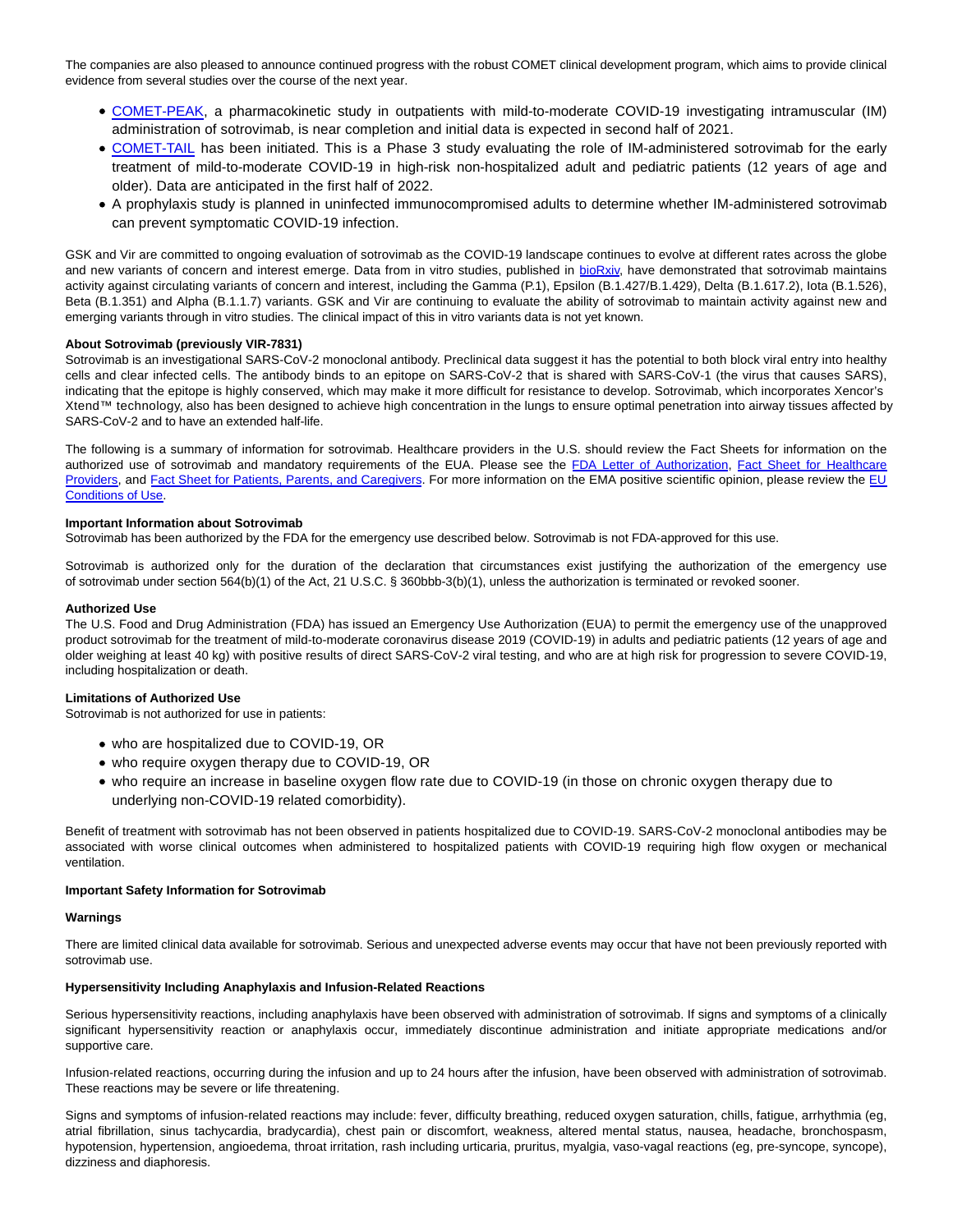Consider slowing or stopping the infusion and administer appropriate medications and/or supportive care if an infusion-related reaction occurs.

Hypersensitivity reactions occurring more than 24 hours after the infusion have also been reported with the use of SARS-CoV-2 monoclonal antibodies under Emergency Use Authorization.

## **Clinical Worsening After SARS-CoV-2 Monoclonal Antibody Administration**

Clinical worsening of COVID-19 after administration of SARS-CoV-2 monoclonal antibody treatment has been reported and may include signs or symptoms of fever, hypoxia or increased respiratory difficulty, arrhythmia (eg, atrial fibrillation, tachycardia, bradycardia), fatigue, and altered mental status. Some of these events required hospitalization. It is not known if these events were related to SARS-CoV-2 monoclonal antibody use or were due to progression of COVID-19.

## **Limitations of Benefit and Potential for Risk in Patients with Severe COVID-19**

Benefit of treatment with sotrovimab has not been observed in patients hospitalized due to COVID-19. SARS-CoV-2 monoclonal antibodies may be associated with worse clinical outcomes when administered to hospitalized patients with COVID-19 requiring high flow oxygen or mechanical ventilation. Therefore, sotrovimab is not authorized for use in patients: who are hospitalized due to COVID-19, OR who require oxygen therapy due to COVID-19, OR who require an increase in baseline oxygen flow rate due to COVID-19 in those on chronic oxygen therapy due to underlying non-COVID-19 related comorbidity.

## **ADVERSE EVENTS**

The most common treatment-emergent adverse events observed in the sotrovimab treatment group in COMET-ICE were rash (2%) and diarrhea (1%), all of which were Grade 1 (mild) or Grade 2 (moderate). No other treatment-emergent adverse events were reported at a higher rate with sotrovimab compared to placebo.

# **USE IN SPECIFIC POPULATIONS**

## **Pregnancy**

There are insufficient data to evaluate a drug-associated risk of major birth defects, miscarriage, or adverse maternal or fetal outcome. Sotrovimab should be used during pregnancy only if the potential benefit justifies the potential risk for the mother and the fetus.

## **Lactation**

There are no available data on the presence of sotrovimab in human milk, the effects on the breastfed infant, or the effects on milk production. Individuals with COVID-19 who are breastfeeding should follow practices according to clinical guidelines to avoid exposing the infant to COVID-19.

# **About the Vir and GSK Collaboration**

In April 2020, Vir and GSK entered into a collaboration to research and develop solutions for coronaviruses, including SARS-CoV-2, the virus that causes COVID-19. The collaboration uses Vir's proprietary monoclonal antibody platform technology to accelerate existing and identify new anti-viral antibodies that could be used as therapeutic or preventive options to help address the current COVID-19 pandemic and future outbreaks. The companies will leverage GSK's expertise in functional genomics and combine their capabilities in CRISPR screening and artificial intelligence to identify anti-coronavirus compounds that target cellular host genes. They will also apply their combined expertise to research SARS-CoV-2 and other coronavirus vaccines.

## **GSK Commitment to Tackling COVID-19**

GSK's response to COVID-19 has been one of the broadest in the industry, with three potential treatments in addition to our vaccine candidates in development with partner organizations.

GSK is collaborating with several organizations on COVID-19 vaccines by providing access to our adjuvant technology. In addition to our work with Medicago, we recently announced positive Phase 2 data from our collaboration with Sanofi to develop an adjuvanted, protein-based vaccine candidate and expect to begin a Phase 3 trial in Q2. An earlier stage collaboration with SK Bioscience is also ongoing. SK Bioscience receives funding from CEPI and the Bill and Melinda Gates Foundation to develop differentiated, affordable COVID-19 vaccines for supply globally through the COVAX facility. The use of an adjuvant can be of particular importance in a pandemic since it may reduce the amount of vaccine protein required per dose, allowing more vaccine doses to be produced and contributing to protecting more people.

GSK is also working with mRNA specialist, CureVac, to jointly develop next generation, multi-valent mRNA vaccines for COVID-19 with the potential to address multiple emerging variants in one vaccine. GSK will also support manufacturing of up to 100m doses of CureVac's first generation COVID-19 vaccine. GSK is also providing manufacturing support for up to 60m doses of Novavax' COVID-19 vaccine in the UK.

GSK is also exploring potential therapeutic or treatment options for COVID-19 patients. We are collaborating with Vir Biotechnology to develop existing and identify new anti-viral antibodies that could be used as therapeutic or preventive options for COVID-19. We reported that an Independent Data Monitoring Committee recommended that the Phase 3 COMET-ICE trial evaluating sotrovimab as monotherapy for the early treatment of COVID-19 in adults at high risk of hospitalization be stopped for enrollment due to evidence of profound efficacy, based on an interim analysis of data from the trial. An analysis of data through Day 29 of the COMET-ICE trial was consistent with interim results. We have received Emergency Use Authorization in the U.S. and are seeking authorizations in other countries. We are also assessing whether an investigational monoclonal antibody, otilimab, can help severely ill COVID-19 patients aged over 70 who experience an overreaction of their immune system.

## **Vir's Commitment to COVID-19**

Vir was founded with the mission of addressing the world's most serious infectious diseases. In 2020, Vir responded rapidly to the COVID-19 pandemic by leveraging our unique scientific insights and industry-leading antibody platform to explore multiple monoclonal antibodies as potential therapeutic or preventive options for COVID-19. Sotrovimab is the first SARS-CoV-2-targeting antibody Vir advanced into the clinic. It was carefully selected for its demonstrated promise in preclinical research, including an anticipated high barrier to resistance and potential ability to both block the virus from entering healthy cells and clear infected cells. Vir is continuing to pursue novel therapeutic and prophylactic solutions to combat SARS-CoV-2 and future coronavirus pandemics, both independently and in collaboration with its partners.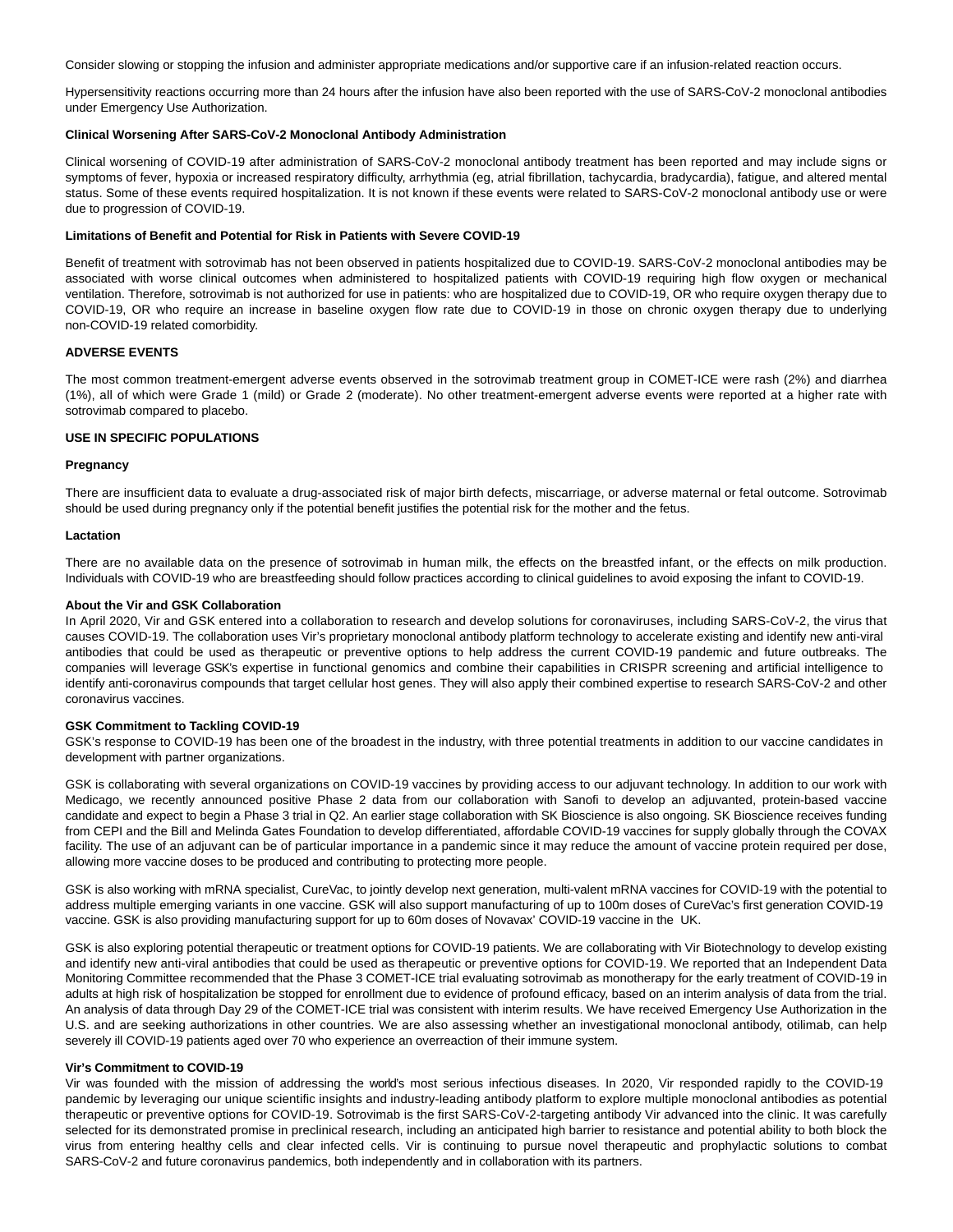# **About GSK**

GSK is a science-led global healthcare company with a special purpose: to help people do more, feel better, live longer. For further information please visit [www.gsk.com/about-us.](https://www.globenewswire.com/Tracker?data=IL8Z5MldBQRusyRMnElTlnwt4O40epTylYM-xj3PZaAQNL7a9eFYTeEKTj5Lv1IQ0Rrf6ZD7L0dyxmZPK2pS4g59v3CvBT2IzTN4C0GmMlM=)

# **About Vir Biotechnology**

Vir Biotechnology is a clinical-stage immunology company focused on combining immunologic insights with cutting-edge technologies to treat and prevent serious infectious diseases. Vir has assembled four technology platforms that are designed to stimulate and enhance the immune system by exploiting critical observations of natural immune processes. Its current development pipeline consists of product candidates targeting COVID-19, hepatitis B virus, influenza A and human immunodeficiency virus. For more information, please visit [www.vir.bio.](https://www.globenewswire.com/Tracker?data=9cuQl9ei3tRYFt6oikjG3B178RE1VrciHezVAMG-je9pF_55_EoPlReaCMkTNmXvfZkowfKGbdZO8UMq032qIQ==)

## **GSK Cautionary Statement Regarding Forward-Looking Statements**

GSK cautions investors that any forward-looking statements or projections made by GSK, including those made in this announcement, are subject to risks and uncertainties that may cause actual results to differ materially from those projected. Such factors include, but are not limited to, those described in the Company's Annual Report on Form 20-F for 2020 and any impacts of the COVID-19 pandemic.

## **Vir Forward-Looking Statements**

This press release contains forward-looking statements within the meaning of the Private Securities Litigation Reform Act of 1995. Words such as "may," "will," "plan," "potential," "aim," "promising" and similar expressions (as well as other words or expressions referencing future events, conditions or circumstances) are intended to identify forward-looking statements. These forward-looking statements are based on Vir's expectations and assumptions as of the date of this press release. Forward-looking statements contained in this press release include, but are not limited to, statements regarding the final data from the COMET-ICE trial, NIH guidelines recommending the use of sotrovimab in the treatment of COVID-19, the initiation of Vir's COMET-TAIL clinical trial, the clinical development program for sotrovimab, Vir's capacity to manufacture and supply sotrovimab, the ability of sotrovimab to treat and/or prevent COVID-19, the ability of sotrovimab to maintain activity against circulating variants of concern, and statements related to regulatory authorizations and approvals, including plans and discussions with the FDA, EMA and other global regulators. Many factors may cause differences between current expectations and actual results, including unexpected safety or efficacy data observed during preclinical or clinical studies, challenges in the treatment of hospitalized patients, difficulties in collaborating with other companies or government agencies, challenges in accessing manufacturing capacity, successful development and/or commercialization of alternative product candidates by Vir's competitors, changes in expected or existing competition, delays in or disruptions to Vir's business or clinical trials due to the COVID-19 pandemic, geopolitical changes or other external factors, and unexpected litigation or other disputes. Other factors that may cause actual results to differ from those expressed or implied in the forward-looking statements in this press release are discussed in Vir's filings with the U.S. Securities and Exchange Commission, including the section titled "Risk Factors" contained therein. Except as required by law, Vir assumes no obligation to update any forward-looking statements contained herein to reflect any change in expectations, even as new information becomes available.

# **Registered in England & Wales:**

No. 3888792

**Registered Office:** 980 Great West Road Brentford, Middlesex TW8 9GS

Vir Biotechnology Contact:

Cara Miller VP, Corporate Communications [cmiller@vir.bio](mailto:cmiller@vir.bio) +1 415 941 6746

GSK Contacts:

Media:

Simon Steel +44 (0) 20 8047 5502 (London)

Tim Foley +44 (0) 20 8047 5502 (London)

Kristen Neese +1 804 217 8147 (Philadelphia)

Kathleen Quinn +1 202 603 5003 (Washington DC)